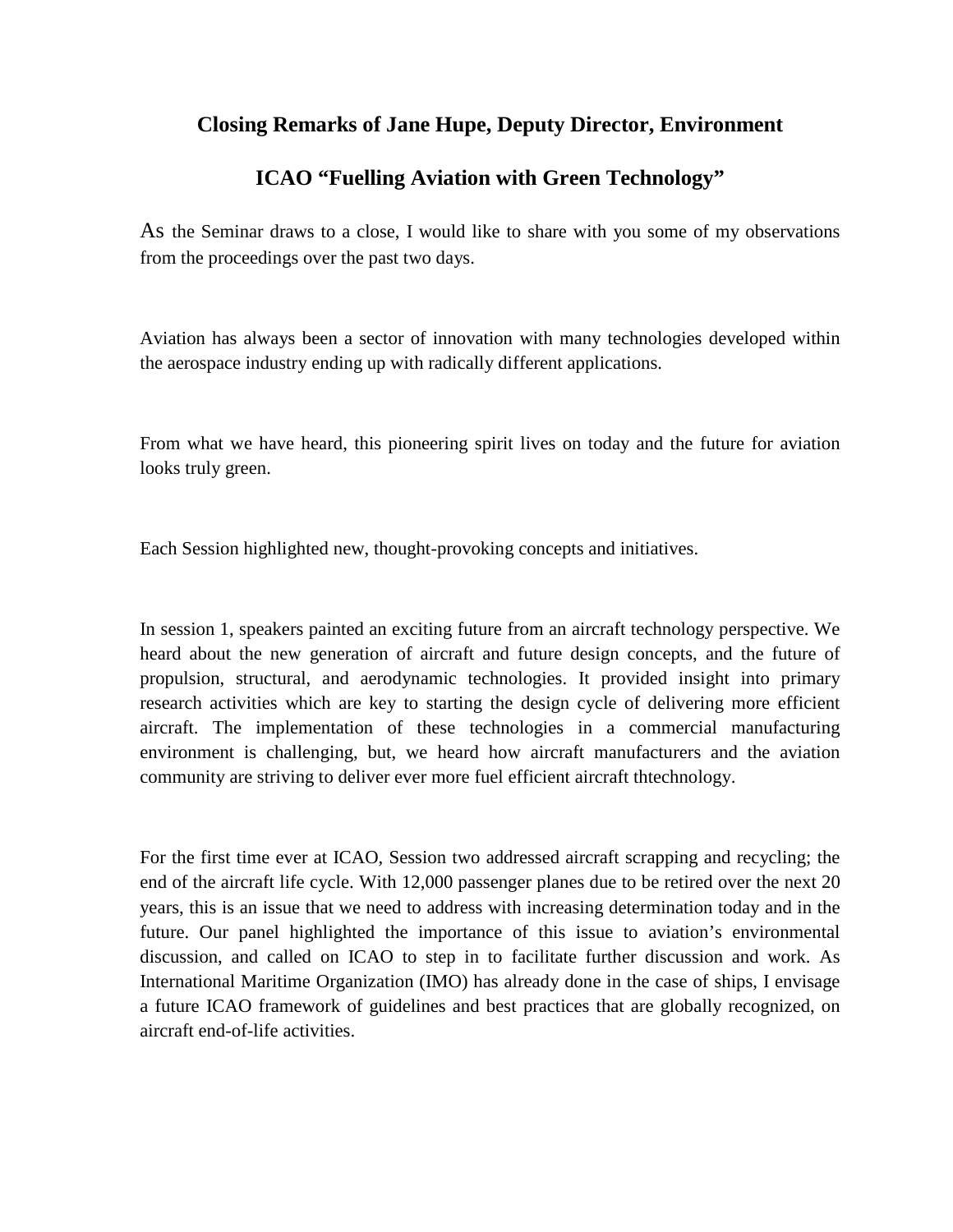In the third Session, we learned of the importance of investing in operational improvements, not just to keep up with the rapid growth of air traffic, but to make each of those operations even more efficient than they are today. By doing this in a globally coordinated manner, we make the most of the exciting new aircraft technologies that were presented. ICAO is facilitating this coordination and working to quantify the benefits.

Session IV provided us with a sense of the variety of initiatives that exist at airports, from operational procedures for aircraft, to powering airport infrastructure and reducing emissions directly from airport operations. Presentations highlighted the new airport facilities and initiatives around the world that can provide important environmental benefits, such as the use of wind and solar panels to provide sustainable energy for an airport's needs, innovation in water management, the use of electric shuttle buses and e-taxi. ICAO/CAEP is currently updating the Airport Planning Manual Part 2 to include information on eco-airports and infrastructure to support environmentally friendly airports.

During our fifth Session, we surveyed the various types of renewable energy sources for airport operations, and then we did a deep dive into one source – solar – that is fast-growing and of potential relevance to airports worldwide. We then moved from the ground into the air, where we considered the potential of renewable jet fuels, most notably solar and liquid hydrogen.

Session 6 explored the current and future options for sustainable alternative fuels of aviation. Multi-stakeholder partnerships and meaningful investments are fundamental to advancing the development and deployment of sustainable alternative fuels, at a commercial scale. However, as the presentations illustrated, governments have a key role to play in providing incentives for investment, coordinating the public and private sectors, and in terms of facilitating policy harmonization on a global scale.

In our last Session, we heard of the number of opportunities for financial assistance available to implement measures and projects toward the achievement of environmental benefits, as well as the vital role played by various international organizations in supporting States to make environmental progress. Cooperation between ICAO and international and regional economic bodies is vital and action plans can serve as a basis to streamline cooperation with States.